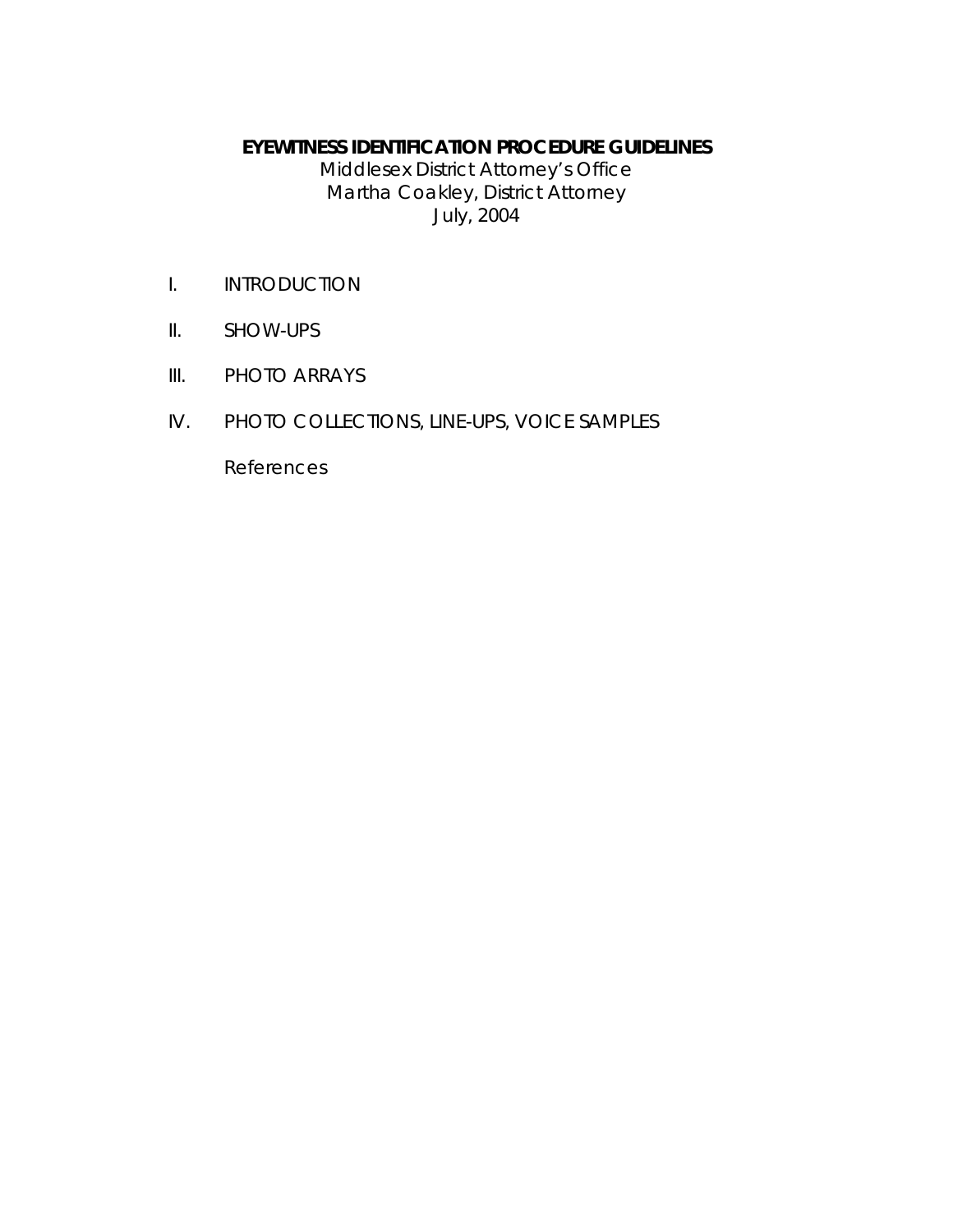## **I. INTRODUCTION**

The following Guidelines are recommendations, the appropriate application of which must be based on the specific circumstances of each case. The Guidelines do not create and may not be relied on to create any rights, substantive or procedural, enforceable at law by any party in any matter civil or criminal.

## **II. SHOW-UPS**

#### (and Field Identification)

### A. **Deciding to Conduct a Show-Up**

One-on-one or show-up identifications are, by their very nature, inherently suggestive. While show-ups are not per se unconstitutional, they are disfavored. However, courts will admit show-up identification evidence when there is "good reason" or exigency. Officers should assess the circumstances of the situation, and determine whether there is sufficient justification to conduct a show-up.

**Good Reason** to conduct a show-up must be based on one of three considerations, to be assessed by the court after the fact:

- 1. The nature of the crime involved and corresponding concerns for public safety.
- 2. The need for efficient police investigation in the immediate aftermath of a crime.
- 3. The usefulness of prompt confirmation of the accuracy of investigatory information, which, if in error, will release the police quickly to follow another track.

**Exigent circumstances** also justify conducting a show-up, particularly when the witness is in grave medical danger, often in the hospital. Exigency is not required when "good reason" exists.

### B. **Logistics of a Show-Up**

- 1. Conduct the show-up promptly after the crime, within a few hours, while the witness's recollection is still fresh.
- 2. Be aware of and, when possible given any safety considerations, minimize the impact of visual cues of custody, such as removing or covering handcuffs, removing the suspect from the cruiser, or minimizing the number of officers surrounding the suspect.
- 3. Officers must have either reasonable suspicion (threshold inquiry requiring rapid response), probable cause to arrest, or consent in order to hold the suspect while conducting the show-up. A witness description reflective of a suspect who is stopped in a proximate time and place in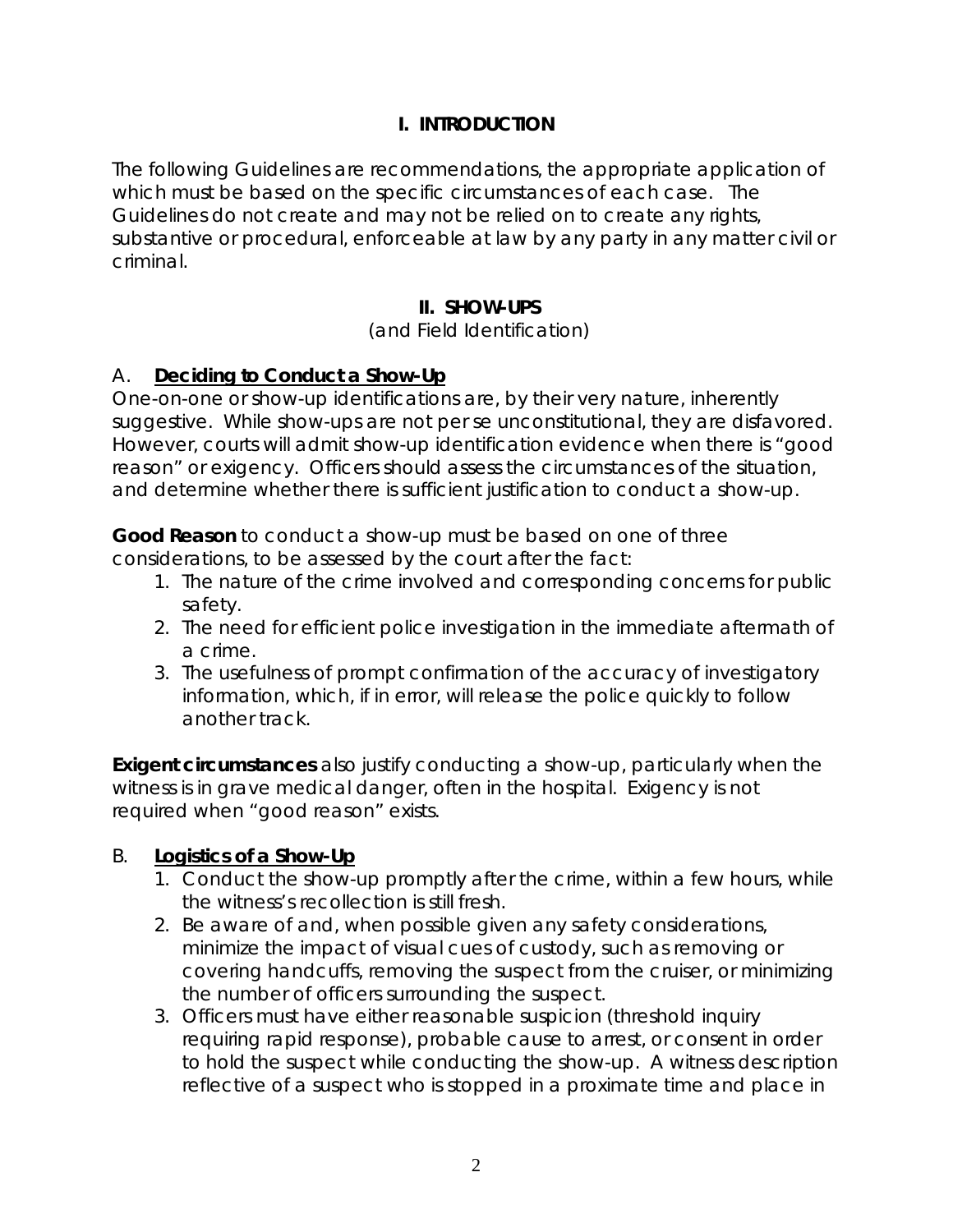relation to the crime may provide sufficient reasonable suspicion to hold the suspect for a short time.

- 4. Bring the witness to the suspect, except in rare circumstances such as when the witness is in an ambulance or the hospital.
- 5. Presentations should be one-on-one to avoid contamination or suggestiveness. Separate witnesses when there are two or more. Officer judgment must be used in determining whether or not to separate the alleged suspects when there are two or more.
- 6. After a witness makes an initial identification, consider using other less suggestive identification methods for successive witnesses when appropriate.

### C. **Conducting a Show-Up**

- 1. Avoid saying or doing anything that may influence the witness. DO NOT tell the witness the police have stopped someone who fits the description.
- 2. Transport the witness to the location of the suspect. Use of a cruiser is acceptable, however, the police radio should be turned off; the witness must not hear any related radio transmissions.
- 3. Provide the witness with the Advisements in Section D below and on the *Show-Up Advisement Card*.
- 4. Confirm that the witness understands the procedures.
- 5. After the show-up, be prepared to record both identification and nonidentification results, including the witness's own words and any spontaneous comments, as per Section E below.
- 6. Do not provide the witness with any feedback, or comment on the results of the identification procedure in any way. If asked, explain that this is necessary to maintain the integrity of the investigation.

#### D. **Show-Up Advisements -- Instructing the Witness**

Before showing a suspect to the witness, instruct the witness as follows:

- 1. You are going to be shown an individual.
- 2. This may or may not be the person who committed the crime, so you should not feel compelled to make an identification.
- 3. It is just as important to clear innocent people as it is to identify possible perpetrators.
- 4. Whether or not you identify someone, the police will continue to investigate.
- 5. After you are done, I will not be able to provide you with any feedback or comment on the results of the process.
- 6. Please do not discuss this identification procedure or the results with other witnesses in this case or with the media.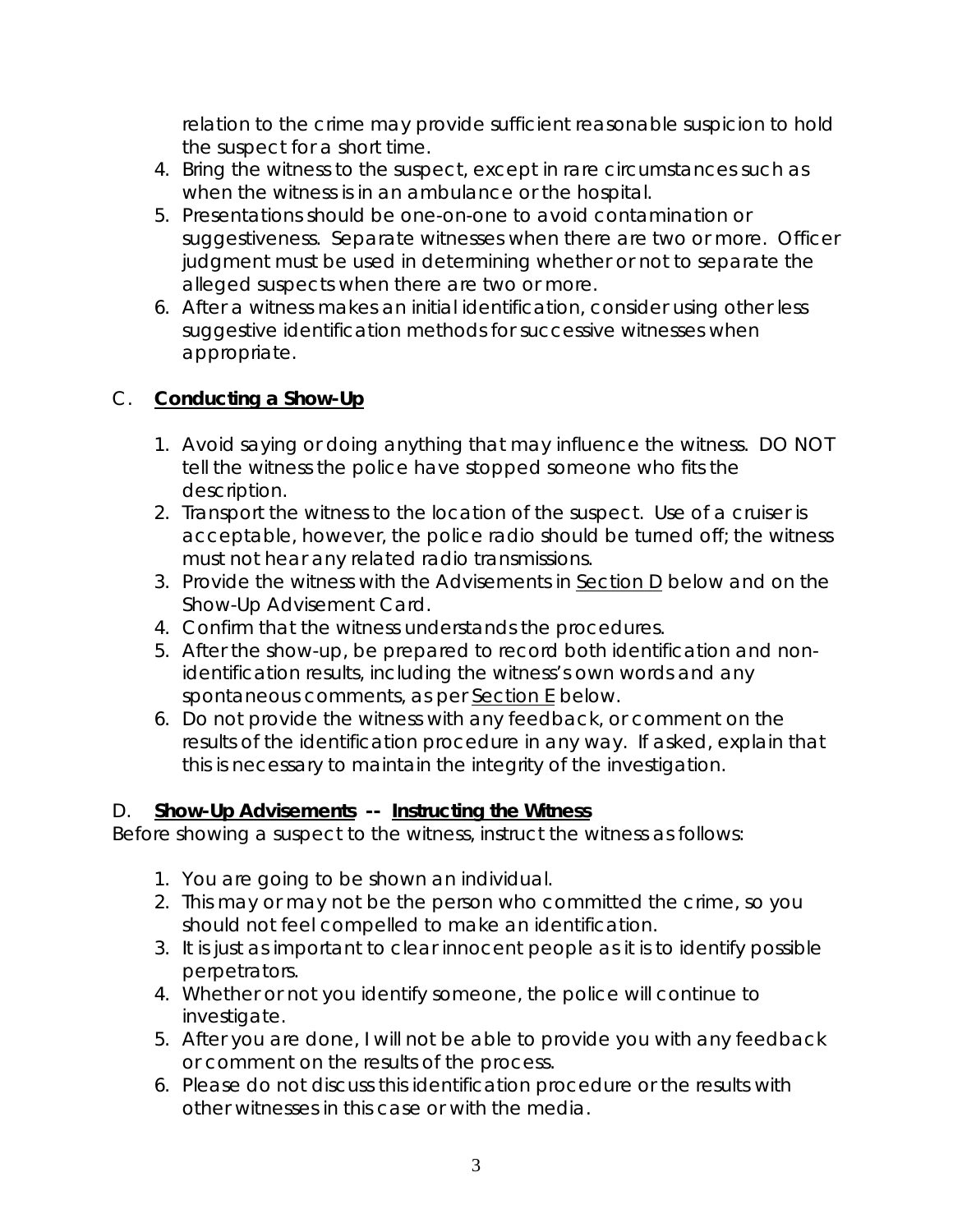- 7. Think back to the time of the event, the place, view, lighting, your frame of mind, etc. Take as much time as you need.
- 8. People may not appear exactly as they did at the time of the event, because features such as clothing and head/facial hair are subject to change.
- 9. As you look at this person, tell me if you recognize him/her. If you do, please tell me how you know the person, and in your own words, how sure you are of the identification.

## E. **Recording the Results**

It is very important that the IDENTIFICATION CHECKLIST be completed fully and accurately for every show-up, regardless of whether or not an identification is made or an arrest is imminent. This information is required for trial discovery if a perpetrator is ever apprehended.

- 1. Record all procedural information on the top half of the IDENTIFICATION CHECKLIST, including the individuals involved, the individual/suspect shown to the witness, circumstances warranting the show-up, and characteristics of the show-up.
- 2. Record information that identifies the individual/suspect shown to the witness, such as name, address, and date of birth, even if the witness does not identify that person.
- 3. Check-off the Advisements given to the witness.
- 4. After the witness has finished, indicate on the form whether an identification was made.
- 5. Record the witness's own words of identification or non-identification, and any spontaneous comments.
- 6. Record statements by any other people, made during the identification procedure and in the presence of the witness.
- 7. Have the witness sign and date the bottom of the IDENTIFICATION CHECKLIST.
- 8. The conducting officer must sign and date the form when it is complete.

# F. **Field Identification**

When a suspect is not being held by the police, officers may bring a witness to a public area where the suspect is likely to be found. Procedures similar to those above should be used, as follows.

- 1. Avoid doing or saying anything that may influence the witness.
- 2. Record information regarding how you decided to conduct the field identification, such as the "good reasons" discussed above in Section A.
- 3. Transport the witness to a public area where the suspect is likely to be found. There must be some number of people in the area so that the suspect will not be isolated.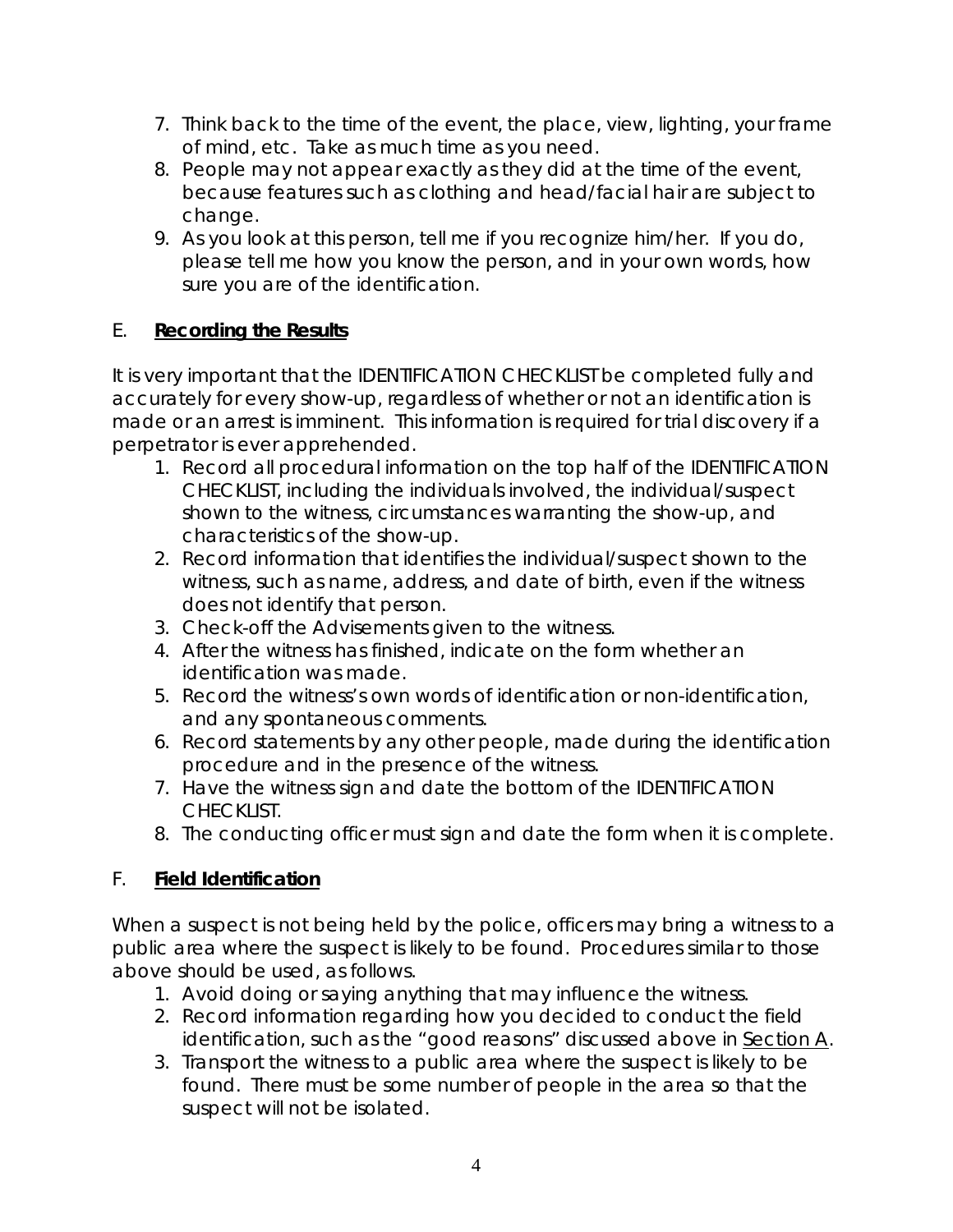- 4. Provide the witness with Advisements similar to those in Section D above and on the *Show-Up Advisements Card*, but tailored to a field situation.
- 5. Record both identification and non-identification results, including the witness's own words and any spontaneous comments.
- 6. Record the process used and the conditions present for the field identification, such as location, lighting, physical conditions, number of people, etc.
- 7. Complete an IDENTIFICATION CHECKLIST in full, regardless of whether an identification is made, noting that the procedure was a field identification and not a show-up, as per **Section E** above.
- 8. Do not provide the witness with any feedback, or comment on the results of the identification procedure in any way. If asked, explain that this is necessary to maintain the integrity of the investigation.

# **III. PHOTO ARRAYS**

## **A. Composing Photo Arrays**

Photo arrays should be constructed by officers who are familiar with both the witness's description of the perpetrator, and the identity or image of the suspect.

- 1. Create an array for each witness, based on his/her individual description of the perpetrator. If two witnesses provide descriptions that are very similar, the same group of photos may be utilized, but the suspect must be placed in a different position within each array.
- 2. Include only one suspect in each array, even when there are multiple perpetrators.
- 3. When available, select a photo of the suspect that most resembles his/her appearance at the time of the incident.
- 4. Select photos of fillers (non-suspects) who generally fit the witness's description of the perpetrator. When the witness's description is limited, inadequate, or varies noticeably from the suspect, fillers should resemble the suspect in significant features. Any feature mentioned by the witness is significant.
- 5. Include a minimum of seven fillers with the photo of the suspect, and up to eleven if reasonable. Volume is not the objective; similarity to the significant features of the description and/or the suspect is, though complete uniformity is not appropriate. Do not use fillers that so closely resemble the suspect that someone familiar with the suspect might have a difficult time distinguishing between the suspect and the filler.
- 6. Create a consistent appearance between the suspect and the fillers for unique features, such as scars or tattoos, by either adding or concealing that feature.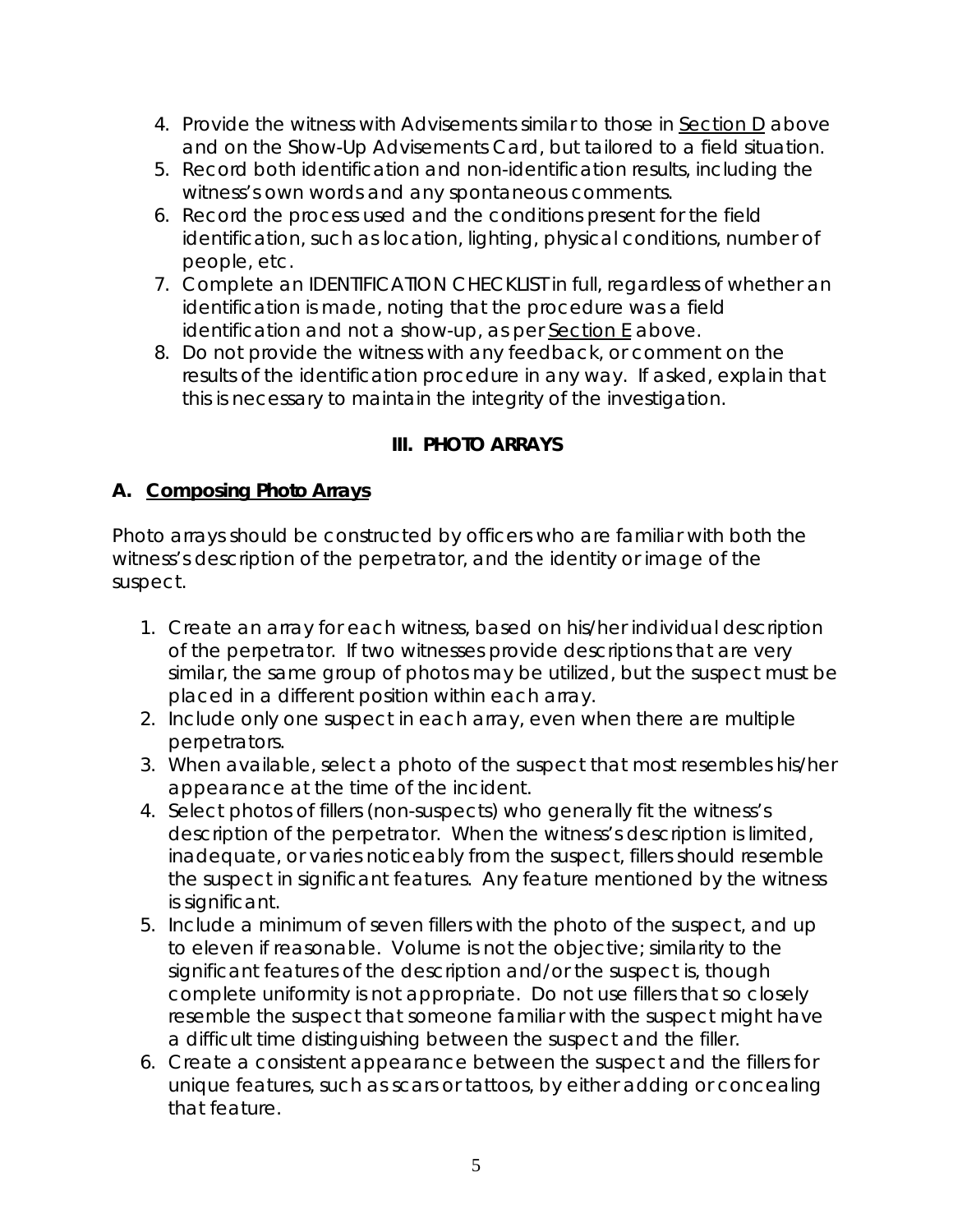- 7. Create as consistent and uniform an appearance as is reasonable regarding photo size, pose, lighting, color/black & white, photo background, etc.
- 8. Ensure no writing or information is visible on the photos or in the array, particularly relative to previous arrests or identifications.
- 9. If a "Sequential" presentation is to be conducted (as recommended), photos must be individual, and not grouped on a page.
- 10.If a "Simultaneous" presentation is to be conducted, photos may be on one page.
- 11.When composing additional arrays for the same witness, do not re-use the same fillers.
- 12.Once completed, view the array to ensure the suspect does not unduly stand out.
- 13.Record identifying information for each photo selected to be in the array, such as a computer identification number, on the COMPOSITION CHECKLIST. Then, mark a unique identifying letter on the back of each photo, such as A-H, making sure it is not visible from the front of the photo, and record that letter on the CHECKLIST beside the corresponding identification information. If applicable, attach a copy of the computer generated "Investigator's Copy" of the array. If conducting a "Blind" presentation (see Section B below), do not show this form to the officer presenting the array.
- 14.If conducting a "Blind, Sequential" presentation, to ensure the suspect is not in the first position of the array, select a filler photo for the first position, and inform the presenting officer accordingly. This also applies for "Blind, Simultaneous" presentations with more than one piece of paper.
- 15.All efforts should be made to avoid re-using the same physical photo in different arrays because the need to re-use dictates that any witness selection may not be marked directly on the photo and must be preserved in another way. If you must preserve and re-use a photo, we suggest placing the photo(s) in a clear sleeve that the witness can write on, and making a full, complete copy of the array before any pictures are removed, in order to preserve a record of the array as evidence.

### **B. Who Should Present the Photos to the Witness**

Officers presenting an array to a witness can potentially and unintentionally influence the outcome of an identification based on comments made or body language used prior to, during, or after an identification event. To avoid any potential influence, all aspects of the identification procedure must promote accurate, reliable, fair, and objective witness identification. This office suggests police departments conduct a "Blind" presentation when possible.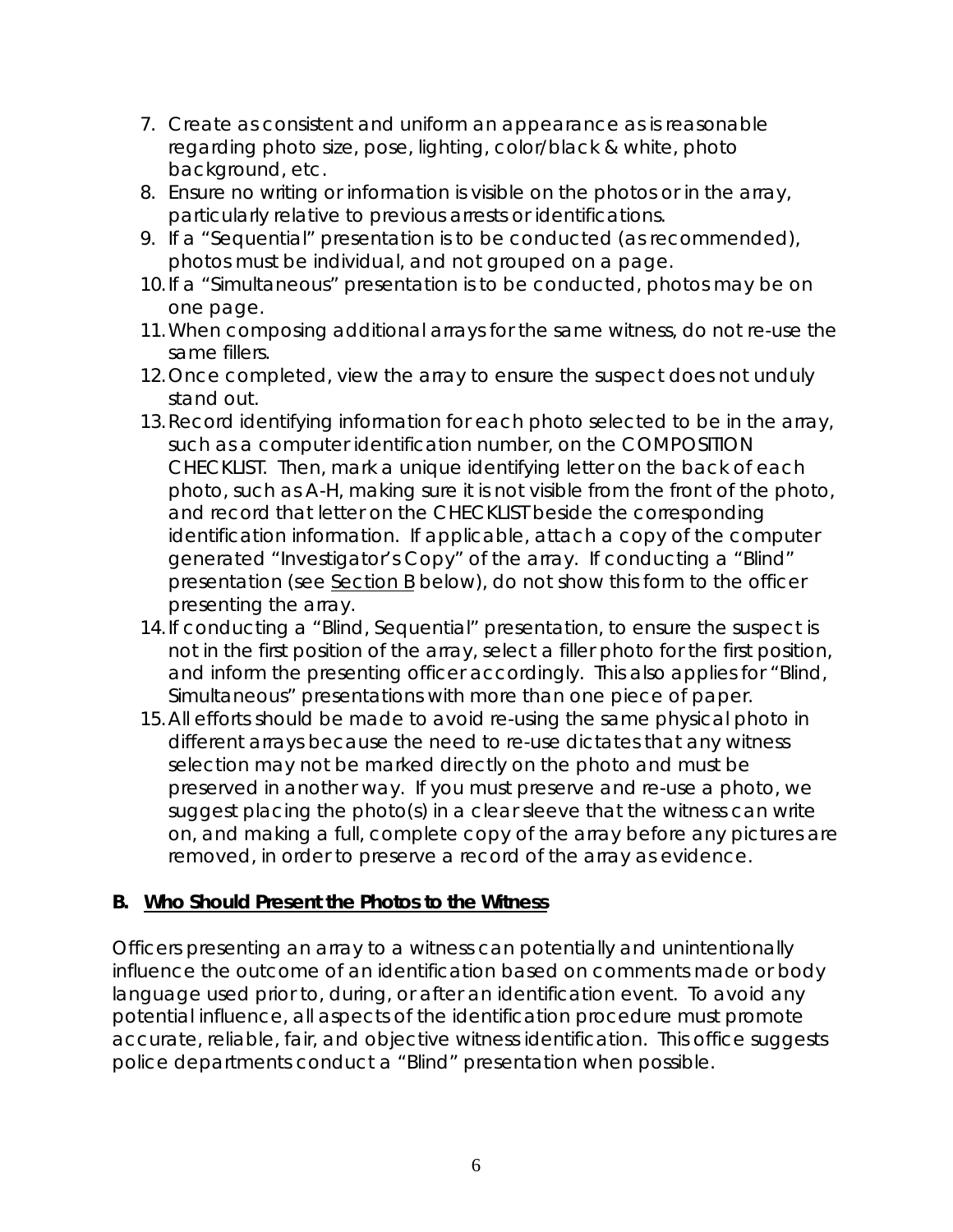"Blind" Presentation An officer other than the primary individuals working on the case should conduct the presentation of the photo array with the witness. The individual conducting the presentation must not know the identity of the suspect or which photo in the array is that of the suspect.

When a department does not have an alternate individual available, for staffing reasons or because all officers are aware of who the suspect is, the following procedure may be used, applying the same principles to avoid any unintentional influence.

Traditional Presentation When a department is unable to employ the "Blind" technique above, the officer presenting the array should use extra caution to avoid unintentionally influencing the witness's decision, by strictly adhering to the instructions below. Caution is warranted before, during, and after the viewing.

# **C. Conducting the Identification Procedure: "Sequential" vs. "Simultaneous"**

Photo arrays have traditionally been presented simultaneously (all at once). However, recent research suggests that sequential presentations (one-by-one) can enhance the accuracy of identifications. The District Attorney recommends that police departments utilize the sequential method of presentation. The following procedures are applicable regardless of whether or not the officer presenting the array is "Blind" to the identity of the suspect.

# **D. Conducting a "Sequential" Photo Array Presentation** (one-by-one)

- 1. Avoid saying or doing anything that may influence the witness's selection.
- 2. Photos must be individual, and not grouped on one piece of paper. Each photo should already have an identifying letter on the back, such as A-H, previously assigned by the individual that composed the array.
- 3. The officer who composed the array previously selected a photo to use in the first position. Excluding that photo, shuffle the remaining photos to create a random presentation order.
- 4. Record the presentation order on the IDENTIFICATION CHECKLIST.
- 5. Provide the witness with the Advisements in Section E below.
- 6. Confirm that the witness understands the viewing procedures.
- 7. When the witness is seated and comfortable, hand the witness one photo at a time, retrieving the last before offering the next photo.
- 8. As the witness views a photo in the array, make sure no other photos are visible to the witness, including those yet to come and those already viewed.
- 9. If the witness makes an identification, if necessary, remind him/her to place his/her initials and the date below the photo of the suspect, clearly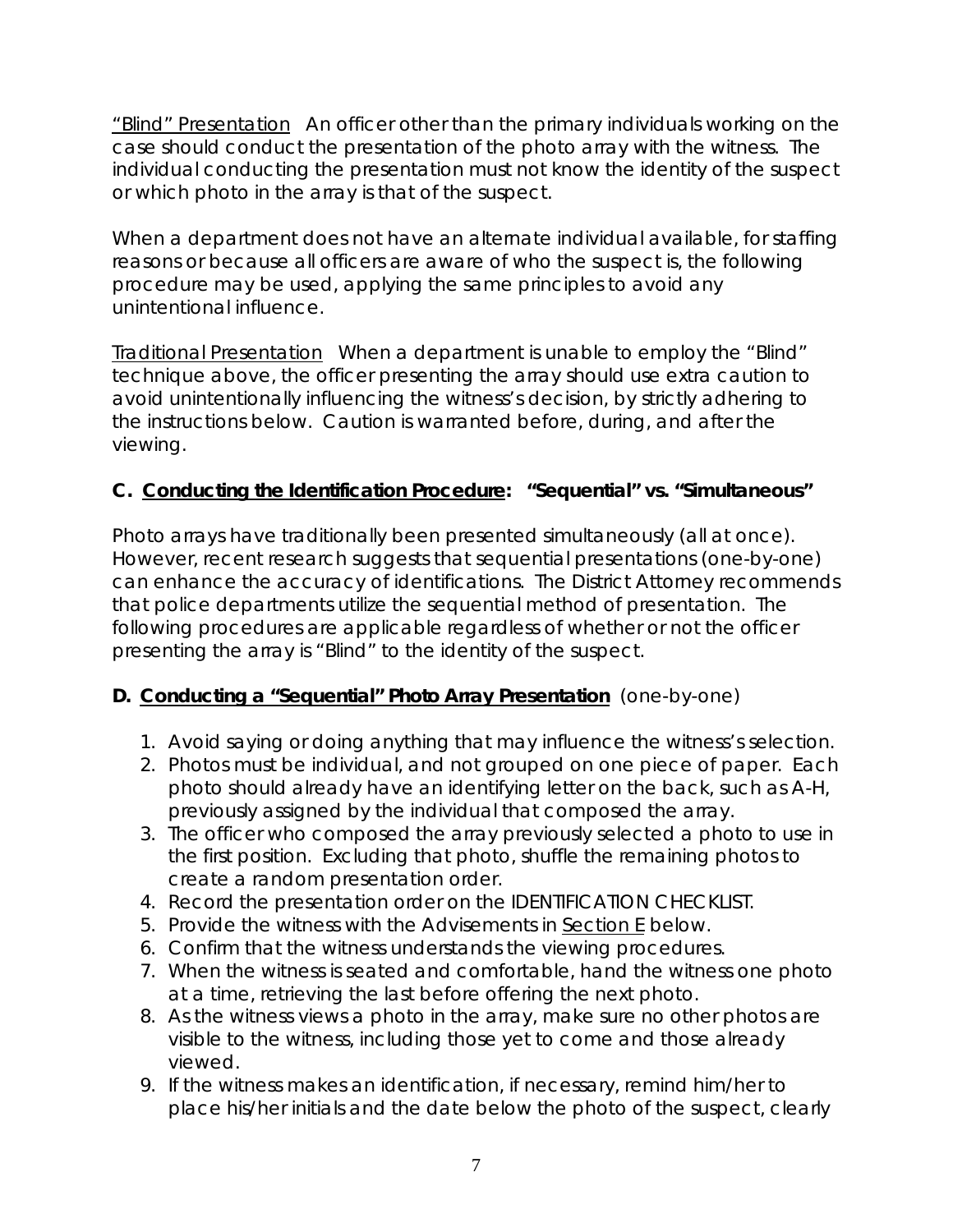marking the selection. Record on the IDENTIFICATION CHECKLIST whether there was an identification, the witnesses identification statement(s), and which photo in the sequence was selected, as per Section F below.

- 10.Continue showing the witness the remaining photos, even if he/she makes an identification.
- 11.While not to be offered, the officer may show the array to the witness again if the witness asks, regardless of whether the witness has already made an identification or not. The officer should repeat the same procedures, showing all of the photos again, and thoroughly document the request, the additional steps taken, and the results.
- 12.Do not provide the witness with any feedback, or comment on the results of the identification procedure in any way. If asked, explain that this is necessary to maintain the integrity of the investigation.

### **E. "Sequential" Advisements -- Instructing the Witness**

Before showing the array to the witness, instruct him/her as follows:

- 1. I am going to show you a group of photos which are in random order.
- 2. The person who committed the crime may or may not be included, so you should not feel compelled to make an identification.
- 3. It is just as important to clear innocent people as it is to identify possible perpetrators.
- 4. Whether or not you identify someone, the police will continue to investigate.
- 5. After you are done, I will not be able to provide you with any feedback or comment on the results of the process.
- 6. Please do not discuss this identification procedure or the results with other witnesses in this case or with the media.
- 7. Think back to the time of the event, the place, view, lighting, your frame of mind, etc. Take as much time as you need.
- 8. People may not appear exactly as they did at the time of the event, because features such as clothing and head/facial hair are subject to change.
- 9. I will hand you photos one at a time, and cannot tell you how many photos there are in total. I will show you all of the photos, even if you identify someone in an earlier one. As you finish with each photo, hand it back to me and I will give you another.
- 10. As you look at each photo, if you see someone that you recognize, please tell me how you know the person, and in your own words, how sure you are of the identification.
- 11. If you identify someone, place your initials and the date below the photo, clearly marking your selection.

# **F. Recording the Results**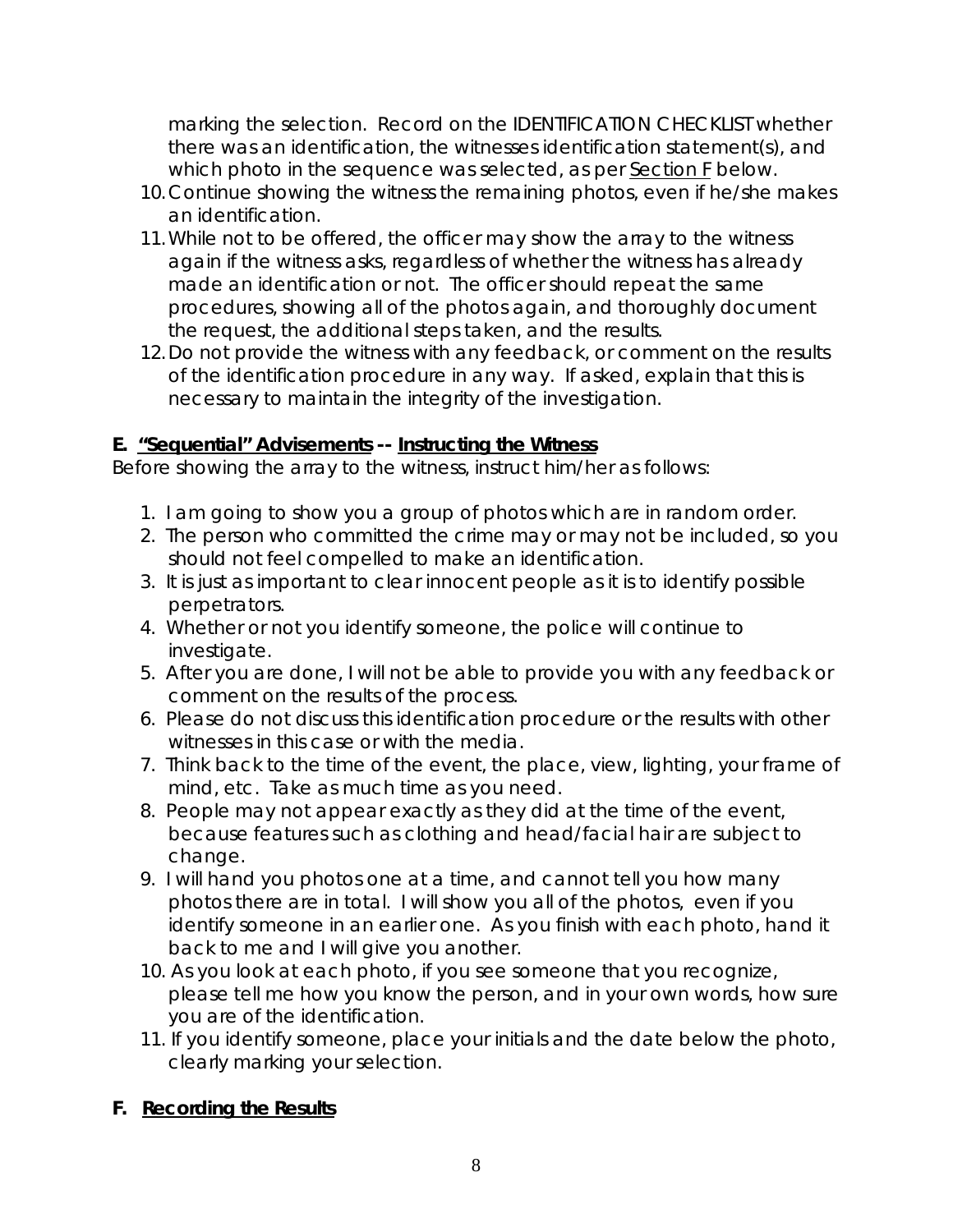It is very important that the IDENTIFICATION CHECKLIST be completed fully and accurately, regardless of whether or not an identification is made or an arrest is imminent, as this information is required for trial discovery if a perpetrator is ever apprehended.

- 1. Record all procedural information on the top half of the IDENTIFICATION CHECKLIST, including the individuals involved, the procedures used, and the order in which the photos were presented.
- 2. Check-off the Advisements given to the witness.
- 3. After the witness has finished, indicate on the form whether an identification was made, and which letter/order # photo was selected. Also ensure that the witness has signed and dated the selected photo, clearly marking his/her selection.
- 4. Record the witness's own words and any spontaneous comments.
- 5. Record statements by any other people, made during the identification procedure and in the presence of the witness.
- 6. Have the witness sign and date the bottom of the IDENTIFICATION CHECKLIST.
- 7. The conducting officer must sign and date the form when it is complete.
- 8. When finished, **PRESERVE** the IDENTIFICATION CHECKLIST; the COMPOSITION CHECKLIST and the attached "investigator Copy" of the array generated by the computer; the actual photo array seen (and possibly marked) by the witness; and any other material used to conduct the array.

# **G. Conducting a "Simultaneous" Photo Array Presentation** (all at once)

Should department or case specific circumstances prevent the sequential presentation of an array, a simultaneous presentation should be conducted as follows. These procedures are applicable regardless of whether or not the officer presenting the array is "Blind" to the identity of the suspect.

- 1. Avoid saying or doing anything that may influence the witness's selection.
- 2. Regardless of whether the array photos are separate or are on one page, the random physical arrangement of the photos, as they are to be presented to the witness, must be determined in advance and recorded on the IDENTIFICATION CHECKLIST. Each photo should already have an identifying letter on the back, such as A-H, previously assigned by the individual that composed the array.
- 3. The officer who composed the array previously selected a photo/page to use in the first position. (This is only relevant when more than one piece of paper is being used for the "Simultaneous" presentation.)
- 4. Provide the witness with the Advisements in Section H below.
- 5. Confirm that the witness understands the viewing procedures.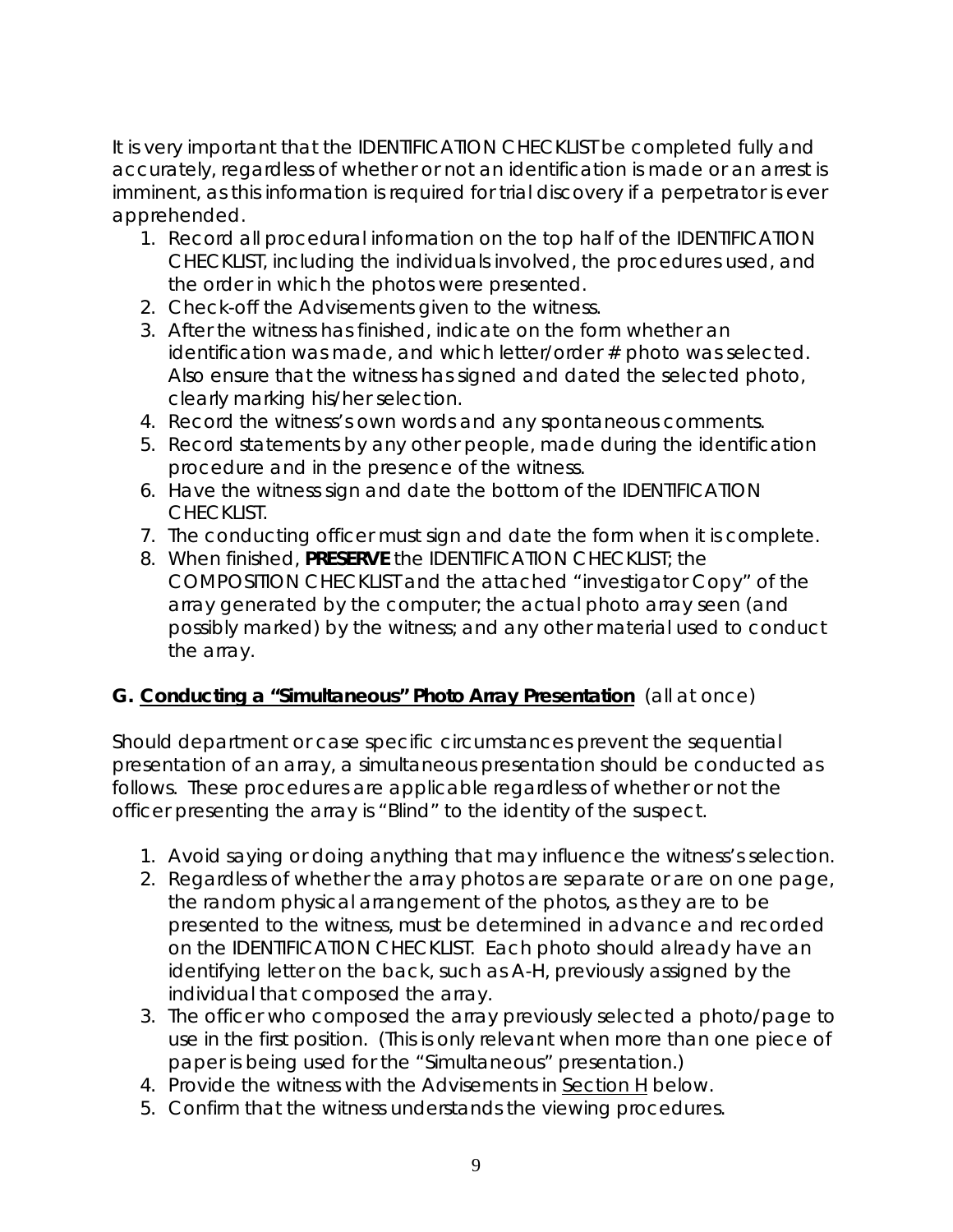- 6. When the witness is seated and comfortable, place the array on the table in front of the witness. (If the array consists of multiple pages or separate photos, position the arrangement as was previously determined and recorded above.)
- 7. When the witness is finished, confirm whether or not there has been an identification, and if so, that the witness has placed his/her initials and today's date below the photo, clearly marking the selection.
- 8. Retrieve the array from the witness.
- 9. Be prepared to record both identification and non-identification results as described in Section F above, including the witness's own words and any spontaneous comments.
- 10.While not to be offered, the officer may show the array to the witness again if the witness asks, regardless of whether the witness has already made an identification or not. The officer should repeat the same procedures, showing the whole array again, and thoroughly document the request, the additional steps taken, and the results.
- 11.Do not provide the witness with any feedback, or comment on the results of the identification procedure in any way. If asked, explain that this is necessary to maintain the integrity of the prosecution.

### **H. "Simultaneous" Advisements -- Instructing the Witness**

Before showing the array to the witness, instruct him/her as follows:

- 1. I am going to show you a group of photos which are in random order.
- 2. The person who committed the crime may or may not be included, so you should not feel compelled to make an identification.
- 3. It is just as important to clear innocent people as it is to identify possible perpetrators.
- 4. Whether or not you identify someone, the police will continue to investigate.
- 5. After you are done, I will not be able to provide you with any feedback or comment on the results of the process.
- 6. Please do not discuss this identification procedure or the results with other witnesses in this case or with the media.
- 7. Think back to the time of the event, the place, view, lighting, your frame of mind, etc. Take as much time as you need.
- 8. People may not appear exactly as they did at the time of the event, because features such as clothing and head/facial hair are subject to change.
- 9. As you look at the photos, if you see someone that you recognize, please tell me how you know the person, and in your own words, how sure you are of the identification.
- 10. If you identify someone, place your initials and the date below the photo, clearly marking your selection.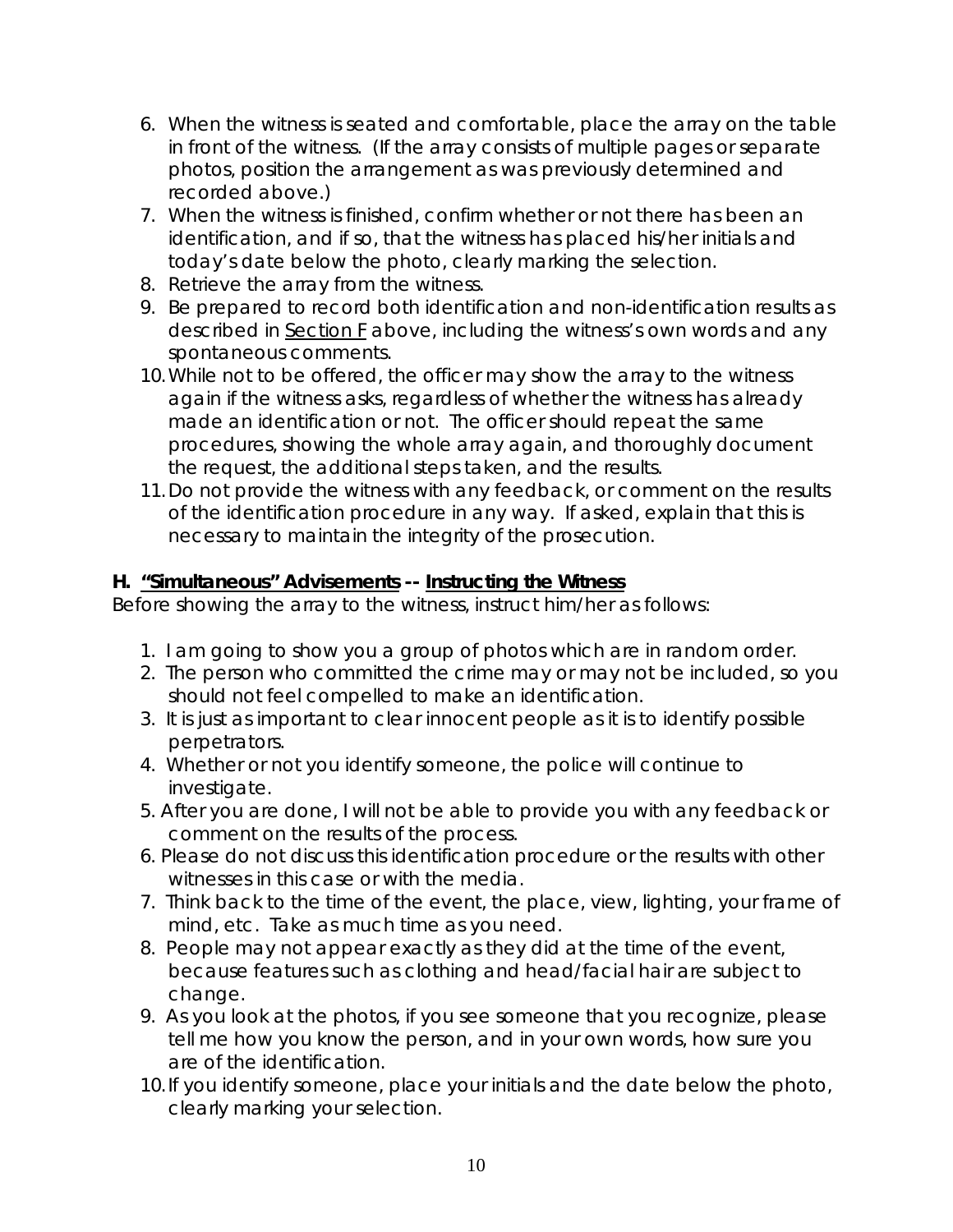### **IV. PHOTO COLLECTIONS, LINE-UPS, VOICE SAMPLES**

#### A. **Photo Collections**

Collections of photos or mug books are appropriate to present to a witness when a suspect has yet to be identified. When making such a presentation, it is essential that you have identification information for the individual in each photo shown. If possible, it is best to narrow the photo collection to some descriptive factor offered by the witness. In addition, the general principles in these guidelines should be followed, such as providing Advisements, avoiding suggestiveness, recording the details of the presentation process used, recording the witness's own statements, recording the results, and not providing feedback on the results of the procedure.

#### B. **Line-Ups and Voice Samples**

In-person line-ups and voice identifications are used less frequently and most often involve the suspect's having a right to counsel. Procedures for these types of identifications are similar to those discussed earlier, and involve the same principles and precautions. However, because of the infrequency and increased complexities, we recommend they not be conducted without the involvement of the District Attorney's Office. We recommend that you seek our assistance in conducting these other types of identifications.